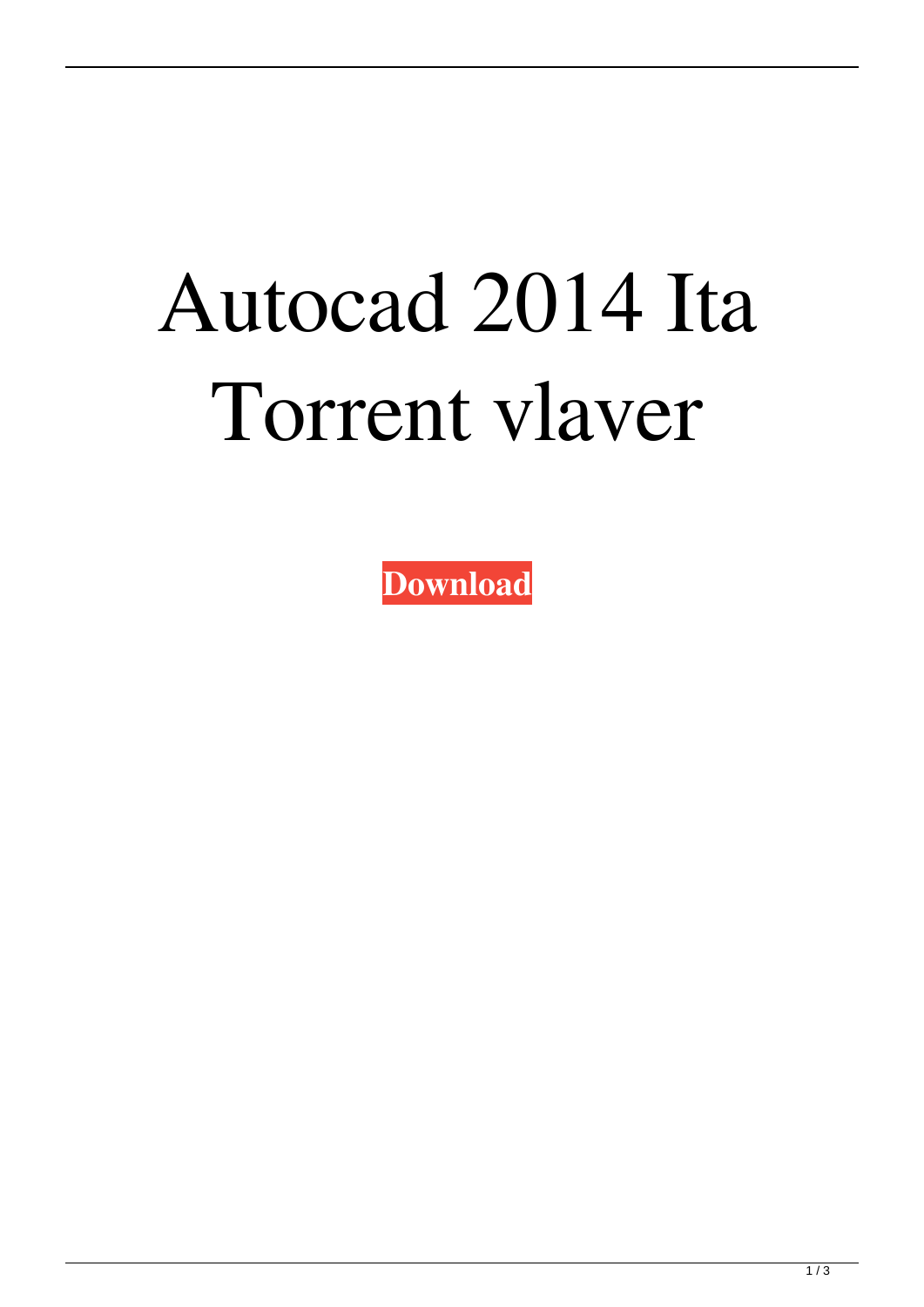Category:Free software programmed in Java (programming language) Category:Free CAD software Category:Vector graphics editors I had to read a book in the car after my shift. I was happy to see the subway back on and here I am writing a different review on both books, but one I will review later. I was very happy to see Glee, Pyschon, and A View To A Kill all here. However, I was very dissapointed to find out that 12 Monkeys had not made it to theaters here. I am very excited to go see it sometime soon, and hope it is made to be seen here. Wednesday, November 2, 2011 After the phenomenal success of the stopmotion Ghibli film, Crayon Shin-chan the Movie, Yoshifumi Kondō's new film has been making its way around the country. WOW! This movie continues the tradition of putting the most comedic moments on the screen, but in a very Japanese sort of way. The movie centers around the Yokohama Yokosuka, who have been told that "they" will be going on a field trip, to a local elementary school. Not only are they going, they are going in their actual uniforms. They are all highly excited, but when they get there, they find out that they have been sent to the wrong school. This is all very funny, and at this point, you probably just want to read the synopsis. The synopsis is actually really good, and I highly recommend it. However, the movie does make you think a bit. First off, these characters are set in 1999, and since they are in their 20's, we are reminded of how the world has changed. We see that the Japanese have bought a lot of American cars, and are also buying a lot of American jeans. We also see the expansion of the youth culture in Japan. I thought it was interesting when I saw the film that in the theater, there was a very large sign that said, "Be patient, and try hard! If you are older than 18, you should have a work ethic." When we see a sign that compares working hard to being 18 years old, it just shows how bad the economy has gotten in Japan. I had to laugh when I saw that, because it really does show how little Japanese young adults really have, and how much they have to try to work. I